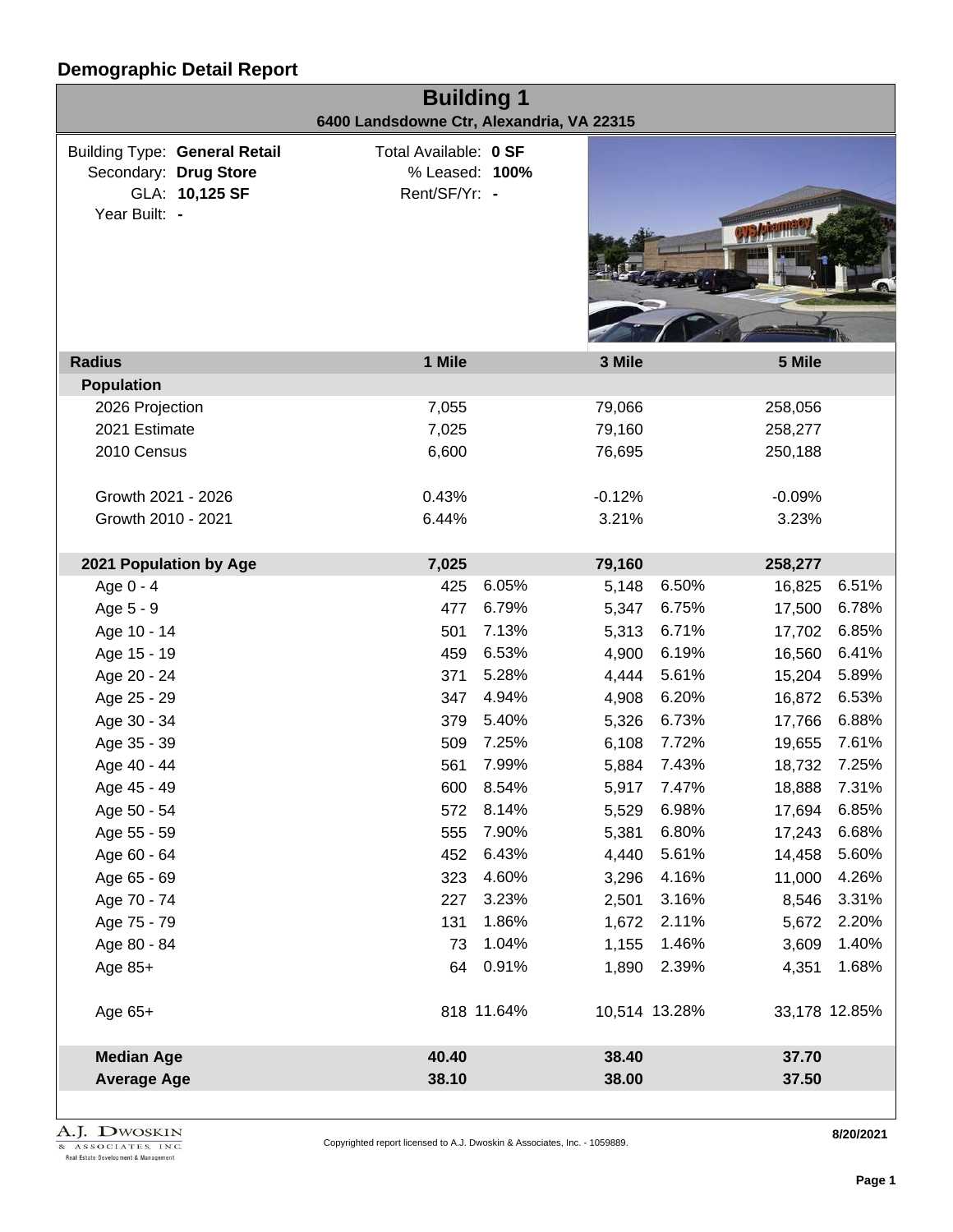| <b>Building 1</b>                           |       |              |        |               |                |               |  |
|---------------------------------------------|-------|--------------|--------|---------------|----------------|---------------|--|
| 6400 Landsdowne Ctr, Alexandria, VA 22315   |       |              |        |               |                |               |  |
| 1 Mile<br>5 Mile<br><b>Radius</b><br>3 Mile |       |              |        |               |                |               |  |
| 2021 Population By Race                     | 7,025 |              | 79,160 |               | 258,277        |               |  |
| White                                       |       | 4,267 60.74% |        | 45,479 57.45% | 151,558 58.68% |               |  |
| <b>Black</b>                                |       | 1,266 18.02% |        | 16,220 20.49% |                | 52,705 20.41% |  |
| Am. Indian & Alaskan                        |       | 32 0.46%     |        | 415 0.52%     |                | 1,812 0.70%   |  |
| Asian                                       |       | 1,103 15.70% |        | 13,201 16.68% |                | 40,569 15.71% |  |
| Hawaiian & Pacific Island                   |       | 3 0.04%      |        | 96 0.12%      |                | 356 0.14%     |  |
| Other                                       |       | 354 5.04%    |        | 3,748 4.73%   |                | 11,276 4.37%  |  |
|                                             |       |              |        |               |                |               |  |
| <b>Population by Hispanic Origin</b>        | 7,025 |              | 79,160 |               | 258,277        |               |  |
| Non-Hispanic Origin                         |       | 6,342 90.28% |        | 66,489 83.99% | 206,612 80.00% |               |  |
| Hispanic Origin                             |       | 684 9.74%    |        | 12,671 16.01% |                | 51,665 20.00% |  |
|                                             |       |              |        |               |                |               |  |
| 2021 Median Age, Male                       | 39.00 |              | 37.10  |               | 36.60          |               |  |
| 2021 Average Age, Male                      | 37.00 |              | 36.80  |               | 36.60          |               |  |
|                                             |       |              |        |               |                |               |  |
| 2021 Median Age, Female                     | 41.50 |              | 39.60  |               | 38.80          |               |  |
| 2021 Average Age, Female                    | 39.10 |              | 39.20  |               | 38.40          |               |  |
|                                             |       |              |        |               |                |               |  |
| 2021 Population by Occupation               | 5,529 |              | 62,373 |               | 202,940        |               |  |
| <b>Classification</b>                       |       |              |        |               |                |               |  |
| Civilian Employed                           |       | 3,777 68.31% |        | 40,606 65.10% | 134,698 66.37% |               |  |
| Civilian Unemployed                         |       | 251 4.54%    |        | 2,456 3.94%   |                | 7,376 3.63%   |  |
| Civilian Non-Labor Force                    |       | 1,379 24.94% |        | 16,863 27.04% |                | 54,961 27.08% |  |
| <b>Armed Forces</b>                         |       | 122 2.21%    |        | 2,448 3.92%   |                | 5,905 2.91%   |  |
|                                             |       |              |        |               |                |               |  |
| <b>Households by Marital Status</b>         |       |              |        |               |                |               |  |
| Married                                     | 1,513 |              | 15,135 |               | 49,214         |               |  |
| Married No Children                         | 699   |              | 7,699  |               | 24,945         |               |  |
| Married w/Children                          | 814   |              | 7,436  |               | 24,269         |               |  |
|                                             |       |              |        |               |                |               |  |
| 2021 Population by Education                | 4,905 |              | 57,561 |               | 187,437        |               |  |
| Some High School, No Diploma                | 159   | 3.24%        | 3,581  | 6.22%         | 17,862         | 9.53%         |  |
| High School Grad (Incl Equivalency)         | 442   | 9.01%        |        | 8,878 15.42%  |                | 28,306 15.10% |  |
| Some College, No Degree                     |       | 973 19.84%   |        | 13,025 22.63% |                | 39,554 21.10% |  |
| Associate Degree                            |       | 112 2.28%    |        | 3,554 6.17%   |                | 12,952 6.91%  |  |
| <b>Bachelor Degree</b>                      |       | 1,728 35.23% |        | 15,501 26.93% |                | 47,535 25.36% |  |
| <b>Advanced Degree</b>                      |       | 1,491 30.40% |        | 13,022 22.62% |                | 41,228 22.00% |  |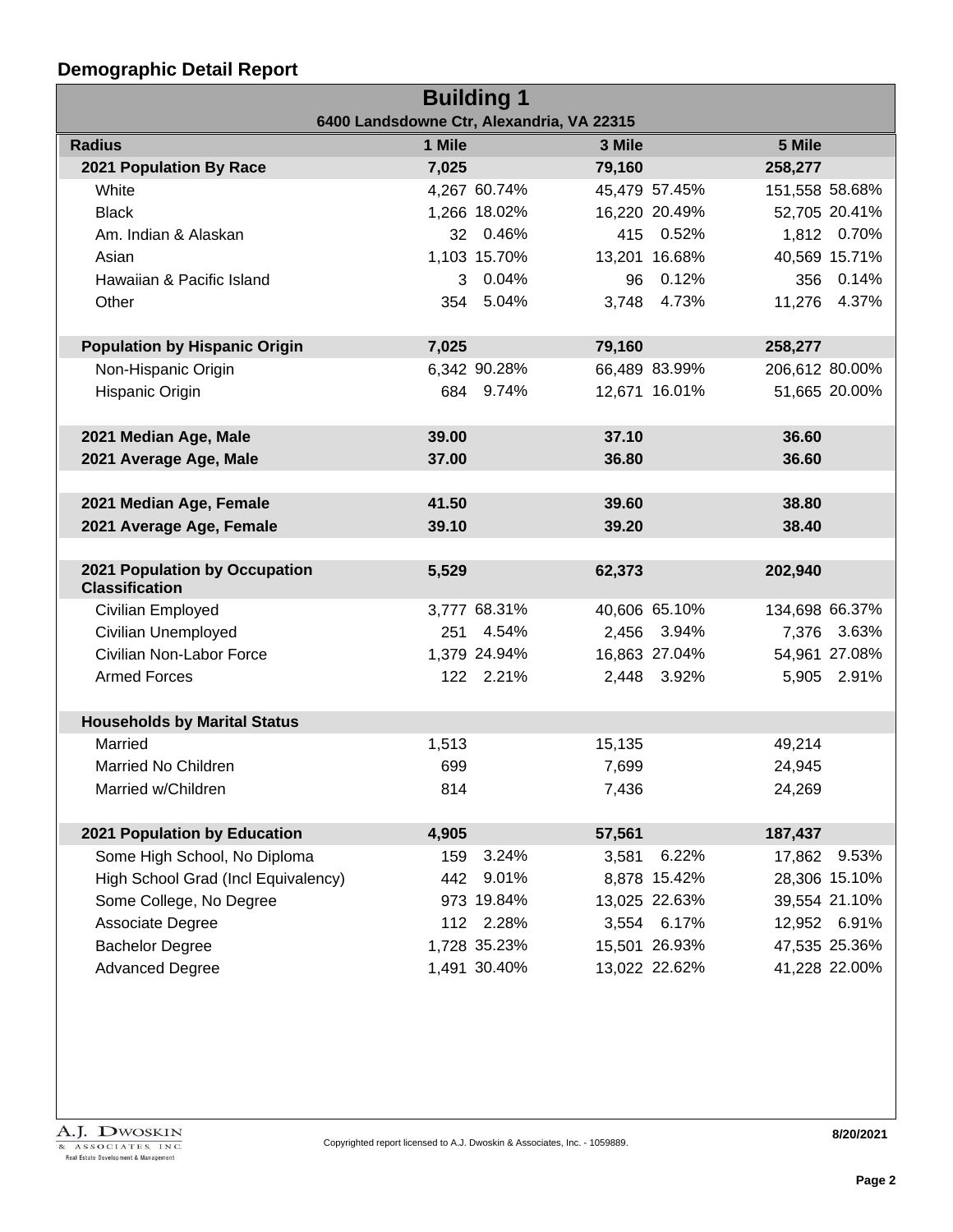| <b>Building 1</b>                         |        |              |          |               |          |               |  |
|-------------------------------------------|--------|--------------|----------|---------------|----------|---------------|--|
| 6400 Landsdowne Ctr, Alexandria, VA 22315 |        |              |          |               |          |               |  |
| <b>Radius</b>                             | 1 Mile |              | 3 Mile   |               | 5 Mile   |               |  |
| 2021 Population by Occupation             | 7,944  |              | 80,464   |               | 262,960  |               |  |
| Real Estate & Finance                     | 253    | 3.18%        | 2,271    | 2.82%         | 7,480    | 2.84%         |  |
| Professional & Management                 |        | 3,187 40.12% |          | 28,378 35.27% |          | 91,186 34.68% |  |
| <b>Public Administration</b>              |        | 1,170 14.73% | 7,352    | 9.14%         | 20,217   | 7.69%         |  |
| <b>Education &amp; Health</b>             | 582    | 7.33%        | 7,057    | 8.77%         | 24,305   | 9.24%         |  |
| Services                                  | 398    | 5.01%        | 6,962    | 8.65%         | 23,908   | 9.09%         |  |
| Information                               | 65     | 0.82%        | 975      | 1.21%         | 2,742    | 1.04%         |  |
| <b>Sales</b>                              | 700    | 8.81%        | 7,981    | 9.92%         | 24,827   | 9.44%         |  |
| Transportation                            | 564    | 7.10%        | 4,833    | 6.01%         | 16,406   | 6.24%         |  |
| Retail                                    | 341    | 4.29%        | 3,839    | 4.77%         | 12,065   | 4.59%         |  |
| Wholesale                                 | 18     | 0.23%        | 577      | 0.72%         | 1,613    | 0.61%         |  |
| Manufacturing                             | 67     | 0.84%        | 810      | 1.01%         | 2,949    | 1.12%         |  |
| Production                                | 163    | 2.05%        | 2,641    | 3.28%         | 9,495    | 3.61%         |  |
| Construction                              | 61     | 0.77%        | 2,110    | 2.62%         | 10,607   | 4.03%         |  |
| <b>Utilities</b>                          | 62     | 0.78%        | 1,502    | 1.87%         | 5,317    | 2.02%         |  |
| Agriculture & Mining                      | 9      | 0.11%        | 170      | 0.21%         | 334      | 0.13%         |  |
| Farming, Fishing, Forestry                | 3      | 0.04%        | 51       | 0.06%         | 106      | 0.04%         |  |
| <b>Other Services</b>                     | 301    | 3.79%        | 2,955    | 3.67%         | 9,403    | 3.58%         |  |
|                                           |        |              |          |               |          |               |  |
| 2021 Worker Travel Time to Job            | 3,697  |              | 40,813   |               | 134,001  |               |  |
| <30 Minutes                               |        | 1,125 30.43% |          | 17,191 42.12% |          | 55,176 41.18% |  |
| 30-60 Minutes                             |        | 1,812 49.01% |          | 17,928 43.93% |          | 59,235 44.20% |  |
| 60+ Minutes                               |        | 760 20.56%   |          | 5,694 13.95%  |          | 19,590 14.62% |  |
|                                           |        |              |          |               |          |               |  |
| 2010 Households by HH Size                | 2,568  |              | 29,088   |               | 90,612   |               |  |
| 1-Person Households                       |        | 677 26.36%   |          | 8,265 28.41%  |          | 22,253 24.56% |  |
| 2-Person Households                       |        | 780 30.37%   |          | 8,500 29.22%  |          | 27,055 29.86% |  |
| 3-Person Households                       |        | 440 17.13%   |          | 4,744 16.31%  |          | 15,387 16.98% |  |
| 4-Person Households                       |        | 442 17.21%   |          | 4,153 14.28%  |          | 13,757 15.18% |  |
| 5-Person Households                       | 148    | 5.76%        | 1,930    | 6.64%         | 6,632    | 7.32%         |  |
| 6-Person Households                       | 53     | 2.06%        | 839      | 2.88%         | 2,953    | 3.26%         |  |
| 7 or more Person Households               | 28     | 1.09%        | 657      | 2.26%         | 2,575    | 2.84%         |  |
|                                           |        |              |          |               |          |               |  |
| 2021 Average Household Size               | 2.60   |              | 2.60     |               | 2.80     |               |  |
|                                           |        |              |          |               |          |               |  |
| <b>Households</b>                         |        |              |          |               |          |               |  |
| 2026 Projection                           | 2,721  |              | 29,519   |               | 92,010   |               |  |
| 2021 Estimate                             | 2,713  |              | 29,616   |               | 92,272   |               |  |
| 2010 Census                               | 2,567  |              | 29,087   |               | 90,613   |               |  |
| Growth 2021 - 2026                        | 0.29%  |              | $-0.33%$ |               | $-0.28%$ |               |  |
| Growth 2010 - 2021                        | 5.69%  |              | 1.82%    |               | 1.83%    |               |  |
|                                           |        |              |          |               |          |               |  |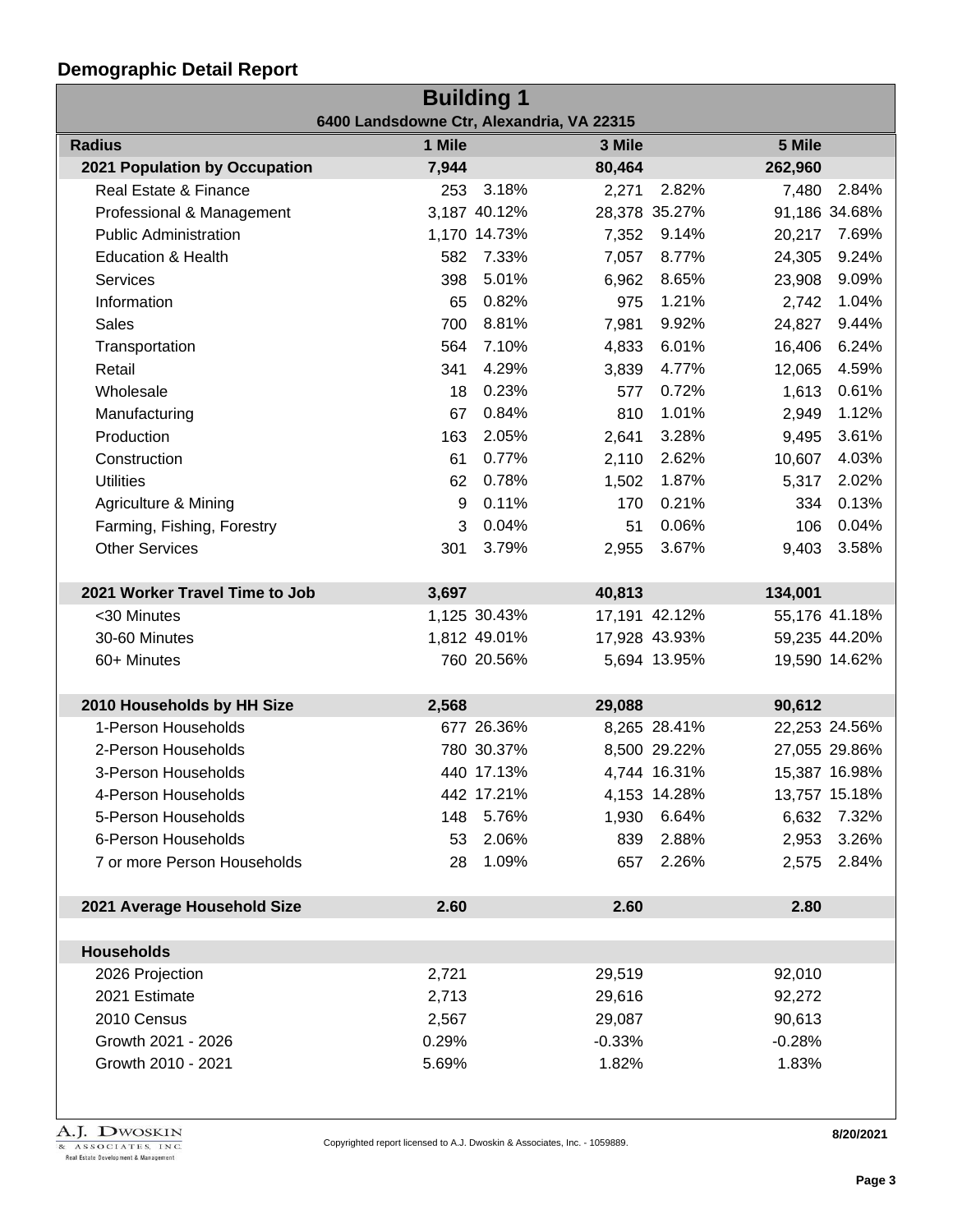| <b>Building 1</b>                         |           |              |           |               |           |               |  |
|-------------------------------------------|-----------|--------------|-----------|---------------|-----------|---------------|--|
| 6400 Landsdowne Ctr, Alexandria, VA 22315 |           |              |           |               |           |               |  |
| <b>Radius</b>                             | 1 Mile    |              | 3 Mile    |               | 5 Mile    |               |  |
| 2021 Households by HH Income              | 2,713     |              | 29,614    |               | 92,271    |               |  |
| $<$ \$25,000                              | 43        | 1.58%        | 2,037     | 6.88%         |           | 6,972 7.56%   |  |
| \$25,000 - \$50,000                       | 230       | 8.48%        |           | 3,013 10.17%  |           | 10,662 11.56% |  |
| \$50,000 - \$75,000                       |           | 234 8.63%    |           | 3,372 11.39%  |           | 11,014 11.94% |  |
| \$75,000 - \$100,000                      |           | 278 10.25%   |           | 3,661 12.36%  |           | 11,651 12.63% |  |
| \$100,000 - \$125,000                     |           | 317 11.68%   |           | 3,965 13.39%  |           | 10,649 11.54% |  |
| \$125,000 - \$150,000                     |           | 237 8.74%    |           | 3,258 11.00%  |           | 8,955 9.71%   |  |
| \$150,000 - \$200,000                     |           | 534 19.68%   |           | 4,960 16.75%  |           | 14,616 15.84% |  |
| \$200,000+                                |           | 840 30.96%   |           | 5,348 18.06%  |           | 17,752 19.24% |  |
|                                           |           |              |           |               |           |               |  |
| 2021 Avg Household Income                 | \$173,648 |              | \$138,355 |               | \$137,631 |               |  |
| 2021 Med Household Income                 | \$151,639 |              | \$117,175 |               | \$113,701 |               |  |
| 2021 Occupied Housing                     | 2,712     |              | 29,616    |               | 92,272    |               |  |
| Owner Occupied                            |           | 2,200 81.12% |           | 19,150 64.66% |           | 59,957 64.98% |  |
| <b>Renter Occupied</b>                    |           | 512 18.88%   |           |               |           | 32,315 35.02% |  |
|                                           |           |              |           | 10,466 35.34% |           |               |  |
| <b>2010 Housing Units</b>                 | 2,737     |              | 31,174    |               | 96,371    |               |  |
| 1 Unit                                    |           | 2,271 82.97% |           | 22,509 72.20% |           | 68,213 70.78% |  |
| $2 - 4$ Units                             |           | 24 0.88%     |           | 747 2.40%     |           | 1,746 1.81%   |  |
| 5 - 19 Units                              |           | 349 12.75%   |           | 4,552 14.60%  |           | 16,577 17.20% |  |
| 20+ Units                                 |           | 93 3.40%     |           | 3,366 10.80%  |           | 9,835 10.21%  |  |
| 2021 Housing Value                        | 2,201     |              | 19,151    |               | 59,957    |               |  |
| $<$ \$100,000                             | 6         | 0.27%        | 257       | 1.34%         |           | 1,433 2.39%   |  |
| $$100,000 - $200,000$                     | 18        | 0.82%        | 591       | 3.09%         | 1,846     | 3.08%         |  |
| \$200,000 - \$300,000                     | 133       | 6.04%        |           | 1,226 6.40%   |           | 4,174 6.96%   |  |
| \$300,000 - \$400,000                     |           | 336 15.27%   |           | 3,721 19.43%  |           | 9,257 15.44%  |  |
| \$400,000 - \$500,000                     |           | 335 15.22%   |           | 4,895 25.56%  |           | 14,565 24.29% |  |
| \$500,000 - \$1,000,000                   |           | 1,363 61.93% |           | 8,159 42.60%  |           | 27,369 45.65% |  |
| $$1,000,000+$                             |           | 10 0.45%     |           | 302 1.58%     |           | 1,313 2.19%   |  |
| 2021 Median Home Value                    | \$599,963 |              | \$477,231 |               | \$491,098 |               |  |
|                                           |           |              |           |               |           |               |  |
| 2021 Housing Units by Yr Built            | 2,757     |              | 31,282    |               | 97,457    |               |  |
| Built 2010+                               | 116       | 4.21%        | 843       | 2.69%         |           | 3,149 3.23%   |  |
| Built 2000 - 2010                         |           | 417 15.13%   |           | 4,809 15.37%  |           | 14,918 15.31% |  |
| Built 1990 - 1999                         |           | 1,397 50.67% |           | 8,426 26.94%  |           | 15,776 16.19% |  |
| Built 1980 - 1989                         |           | 616 22.34%   |           | 8,130 25.99%  |           | 19,723 20.24% |  |
| Built 1970 - 1979                         | 105       | 3.81%        |           | 4,576 14.63%  |           | 18,330 18.81% |  |
| Built 1960 - 1969                         | 46        | 1.67%        |           | 2,541 8.12%   |           | 13,645 14.00% |  |
| Built 1950 - 1959                         | 47        | 1.70%        | 1,279     | 4.09%         |           | 9,078 9.31%   |  |
| Built <1949                               | 13        | 0.47%        | 678       | 2.17%         |           | 2,838 2.91%   |  |
| 2021 Median Year Built                    | 1993      |              | 1987      |               | 1981      |               |  |
|                                           |           |              |           |               |           |               |  |

A.J. DWOSKIN REAL ASSOCIATES, INC.<br>Real Estate Development & Management

**8/20/2021**